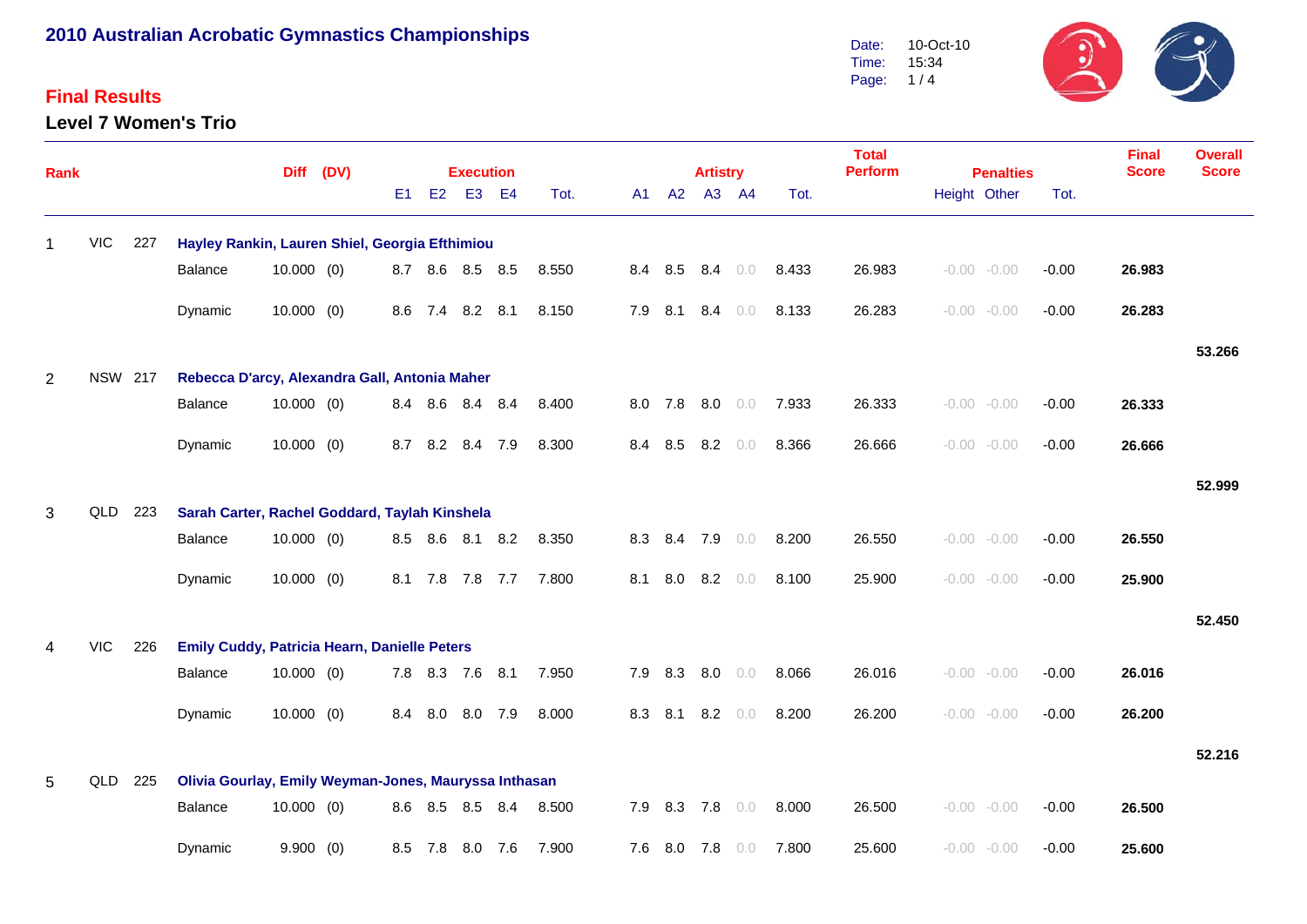#### **Final Results**

**Level 7 Women's Trio**



| Rank           |                |     |                                                      | <b>Diff</b>  | (DV) |     |         | <b>Execution</b> |     |       | <b>Total</b><br><b>Perform</b><br><b>Artistry</b><br><b>Penalties</b> |                 |  |    |                 |       |        |              |                |         |              | <b>Overall</b><br><b>Score</b> |
|----------------|----------------|-----|------------------------------------------------------|--------------|------|-----|---------|------------------|-----|-------|-----------------------------------------------------------------------|-----------------|--|----|-----------------|-------|--------|--------------|----------------|---------|--------------|--------------------------------|
|                |                |     |                                                      |              |      | E1  | E2      | E <sub>3</sub>   | E4  | Tot.  | A1                                                                    | A2              |  | A3 | AA              | Tot.  |        | Height Other |                | Tot.    | <b>Score</b> |                                |
|                |                |     |                                                      |              |      |     |         |                  |     |       |                                                                       |                 |  |    |                 |       |        |              |                |         |              | 52.100                         |
| 6              | <b>NSW 218</b> |     | Kate Sullivan, Olivia Wilson, Laura Rutledge Robb    |              |      |     |         |                  |     |       |                                                                       |                 |  |    |                 |       |        |              |                |         |              |                                |
|                |                |     | Balance                                              | 9.400(0)     |      |     |         | 8.5 8.3 7.8 8.2  |     | 8.250 | 8.1                                                                   |                 |  |    | 8.1 7.6 0.0     | 7.933 | 25.583 |              | $-0.00 - 0.00$ | $-0.00$ | 25.583       |                                |
|                |                |     | Dynamic                                              | 9.900(0)     |      | 8.5 | 8.3     | 8.2 7.6          |     | 8.250 |                                                                       | 8.3 8.4         |  |    | $8.3 \t 0.0$    | 8.333 | 26.483 |              | $-0.00 - 0.00$ | $-0.00$ | 26.483       |                                |
|                |                |     |                                                      |              |      |     |         |                  |     |       |                                                                       |                 |  |    |                 |       |        |              |                |         |              | 52.066                         |
| $\overline{7}$ | QLD            | 224 | <b>Madison Barlow, Sophie Gruhl, Chelsea Meadows</b> |              |      |     |         |                  |     |       |                                                                       |                 |  |    |                 |       |        |              |                |         |              |                                |
|                |                |     | Balance                                              | $10.000$ (0) |      |     | 8.1 8.3 | 8.4 8.4          |     | 8.350 |                                                                       |                 |  |    | 7.3 7.4 7.5 0.0 | 7.400 | 25.750 |              | $-0.00 - 0.00$ | $-0.00$ | 25.750       |                                |
|                |                |     | Dynamic                                              | $10.000$ (0) |      | 8.3 | 8.3     | 8.1              | 8.2 | 8.250 |                                                                       | 7.6 7.6         |  |    | $8.0\quad 0.0$  | 7.733 | 25.983 |              | $-0.00 - 0.00$ | $-0.00$ | 25.983       |                                |
|                |                |     |                                                      |              |      |     |         |                  |     |       |                                                                       |                 |  |    |                 |       |        |              |                |         |              | 51.733                         |
| 8              | <b>NSW 219</b> |     | Keely Gemell, Ashleigh Wells, Alana Horton           |              |      |     |         |                  |     |       |                                                                       |                 |  |    |                 |       |        |              |                |         |              |                                |
|                |                |     | Balance                                              | $10.000$ (0) |      |     |         | 8.2 7.8 7.4 7.9  |     | 7.850 |                                                                       |                 |  |    | 7.8 8.0 8.0 0.0 | 7.933 | 25.783 |              | $-0.00 - 0.60$ | $-0.60$ | 25.183       |                                |
|                |                |     | Dynamic                                              | $10.000$ (0) |      |     |         | 8.1 7.8 7.7 8.0  |     | 7.900 |                                                                       | 7.6 7.7 7.9 0.0 |  |    |                 | 7.733 | 25.633 |              | $-0.00 - 0.00$ | $-0.00$ | 25.633       |                                |
|                |                |     |                                                      |              |      |     |         |                  |     |       |                                                                       |                 |  |    |                 |       |        |              |                |         |              | 50.816                         |
| 9              | <b>NSW 215</b> |     | Mikayla Stephens, Kelsey Taylor, Madelyn Stephens    |              |      |     |         |                  |     |       |                                                                       |                 |  |    |                 |       |        |              |                |         |              |                                |
|                |                |     | Balance                                              | $10.000$ (0) |      |     |         | 7.8 7.8 7.7 7.7  |     | 7.750 |                                                                       | 8.2 8.2 8.2 0.0 |  |    |                 | 8.200 | 25.950 |              | $-0.00 - 1.00$ | $-1.00$ | 24.950       |                                |
|                |                |     | Dynamic                                              | 9.700(0)     |      |     |         | 8.2 7.1 7.1 7.5  |     | 7.300 |                                                                       | 8.2 7.9 7.8 0.0 |  |    |                 | 7.966 | 24.966 |              | $-0.00 - 0.00$ | $-0.00$ | 24.966       |                                |

**49.916**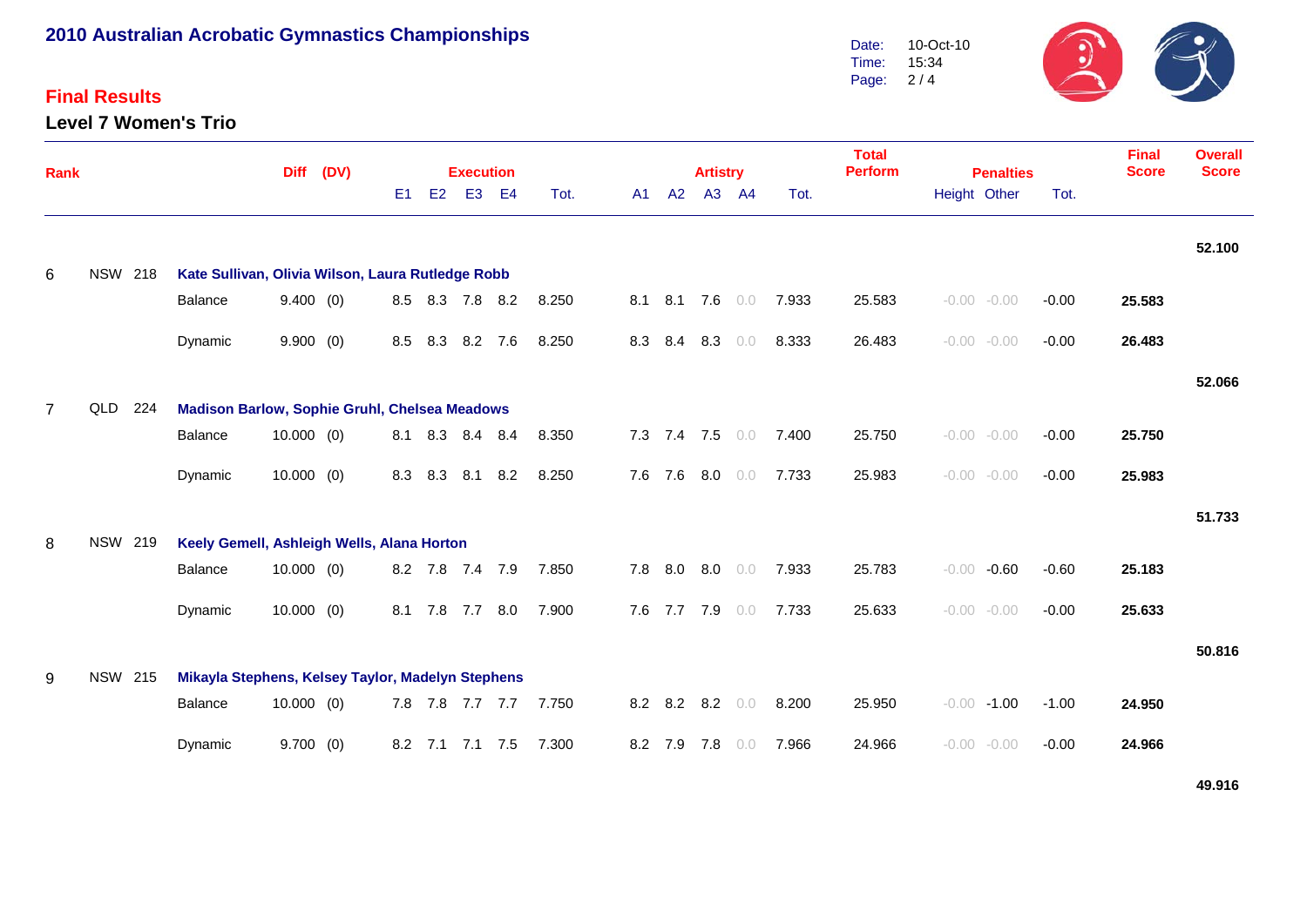#### **Final Results**

**Level 7 Women's Trio**



| <b>Rank</b>     |                |                |                                               |              | Diff (DV) |     |                | <b>Execution</b> |           |       |         | <b>Artistry</b> |         |       | <b>Total</b><br><b>Perform</b> | <b>Penalties</b> |                |         | <b>Final</b><br><b>Score</b> | <b>Overall</b><br><b>Score</b> |
|-----------------|----------------|----------------|-----------------------------------------------|--------------|-----------|-----|----------------|------------------|-----------|-------|---------|-----------------|---------|-------|--------------------------------|------------------|----------------|---------|------------------------------|--------------------------------|
|                 |                |                |                                               |              |           | E1  | E <sub>2</sub> | E <sub>3</sub>   | <b>E4</b> | Tot.  | A1 A2   |                 | A3 A4   | Tot.  |                                |                  | Height Other   | Tot.    |                              |                                |
| 10              |                | <b>NSW 216</b> | Kate Morony, Kate Nomchong, Tamika Wardell    |              |           |     |                |                  |           |       |         |                 |         |       |                                |                  |                |         |                              |                                |
|                 |                |                | Balance                                       | $10.000$ (0) |           |     |                | 7.5 6.6 7.3 7.9  |           | 7.400 |         | 7.8 7.9 7.5 0.0 |         | 7.733 | 25.133                         |                  | $-0.00 -0.30$  | $-0.30$ | 24.833                       |                                |
|                 |                |                | Dynamic                                       | 10.000(0)    |           |     |                | 7.9 6.3 7.5 7.7  |           | 7.600 |         | 7.2 7.3 7.2 0.0 |         | 7.233 | 24.833                         |                  | $-0.00 - 0.00$ | $-0.00$ | 24.833                       |                                |
|                 |                |                |                                               |              |           |     |                |                  |           |       |         |                 |         |       |                                |                  |                |         |                              | 49.666                         |
| 11              | <b>NSW 221</b> |                | Jordan Aldridge, Isabelle Hatton, Freya Noble |              |           |     |                |                  |           |       |         |                 |         |       |                                |                  |                |         |                              |                                |
|                 |                |                | Balance                                       | $10.000$ (0) |           |     |                | 6.8 7.1 6.5 6.9  |           | 6.850 |         | 7.4 6.9 7.3 0.0 |         | 7.200 | 24.050                         |                  | $-0.00 - 0.60$ | $-0.60$ | 23.450                       |                                |
|                 |                |                | Dynamic                                       | $10.000$ (0) |           |     |                | 8.1 6.0 7.8 7.5  |           | 7.650 | 7.9 7.9 |                 | 7.8 0.0 | 7.866 | 25.516                         |                  | $-0.00 - 0.00$ | $-0.00$ | 25.516                       |                                |
|                 |                |                |                                               |              |           |     |                |                  |           |       |         |                 |         |       |                                |                  |                |         |                              | 48.966                         |
| 12 <sup>2</sup> | WA             | 231            | Natalie Done, Erin Page, Caitlin Skinner      |              |           |     |                |                  |           |       |         |                 |         |       |                                |                  |                |         |                              |                                |
|                 |                |                | Balance                                       | 9.600(0)     |           |     |                | 7.5 7.1 7.2 7.9  |           | 7.350 |         | 7.1 7.5 7.6 0.0 |         | 7.400 | 24.350                         |                  | $-0.00 -0.40$  | $-0.40$ | 23.950                       |                                |
|                 |                |                | Dynamic                                       | 10.000(0)    |           | 6.0 | 6.0            | 6.5              | 7.7       | 6.250 |         | 7.2 7.2 7.4 0.0 |         | 7.266 | 23.516                         |                  | $-0.00 - 0.00$ | $-0.00$ | 23.516                       |                                |
|                 |                |                |                                               |              |           |     |                |                  |           |       |         |                 |         |       |                                |                  |                |         |                              | 47.466                         |
| 13              | <b>WA</b>      | 229            | Rae Gidley, Tarryn Isard, Erin Joyce          |              |           |     |                |                  |           |       |         |                 |         |       |                                |                  |                |         |                              |                                |
|                 |                |                | <b>Balance</b>                                | 9.400(0)     |           |     |                | 7.0 6.5 6.3 7.7  |           | 6.750 |         | 7.1 7.3 7.2 0.0 |         | 7.200 | 23.350                         |                  | $-0.00 -0.90$  | $-0.90$ | 22.450                       |                                |
|                 |                |                | Dynamic                                       | $10.000$ (0) |           | 8.0 | 6.8            | 6.7 7.3          |           | 7.050 | 7.5 7.8 | 7.9             | 0.0     | 7.733 | 24.783                         |                  | $-0.00 - 0.00$ | $-0.00$ | 24.783                       |                                |
|                 |                |                |                                               |              |           |     |                |                  |           |       |         |                 |         |       |                                |                  |                |         |                              | 47.233                         |
| 14              | <b>VIC</b>     | 228            | Jessica Bunyard, Emily Hewitt, Esther Rijk    |              |           |     |                |                  |           |       |         |                 |         |       |                                |                  |                |         |                              |                                |
|                 |                |                | Balance                                       | 9.700(0)     |           |     |                | 7.4 7.3 7.0 7.8  |           | 7.350 |         | 7.1 7.0 7.0 0.0 |         | 7.033 | 24.083                         |                  | $-0.00 -0.30$  | $-0.30$ | 23.783                       |                                |
|                 |                |                | Dynamic                                       | 9.900(0)     |           | 6.0 | 6.3            | 6.0              | 6.8       | 6.150 |         | 7.0 6.5 7.0     | 0.0     | 6.833 | 22.883                         |                  | $-0.00 - 0.00$ | $-0.00$ | 22.883                       |                                |